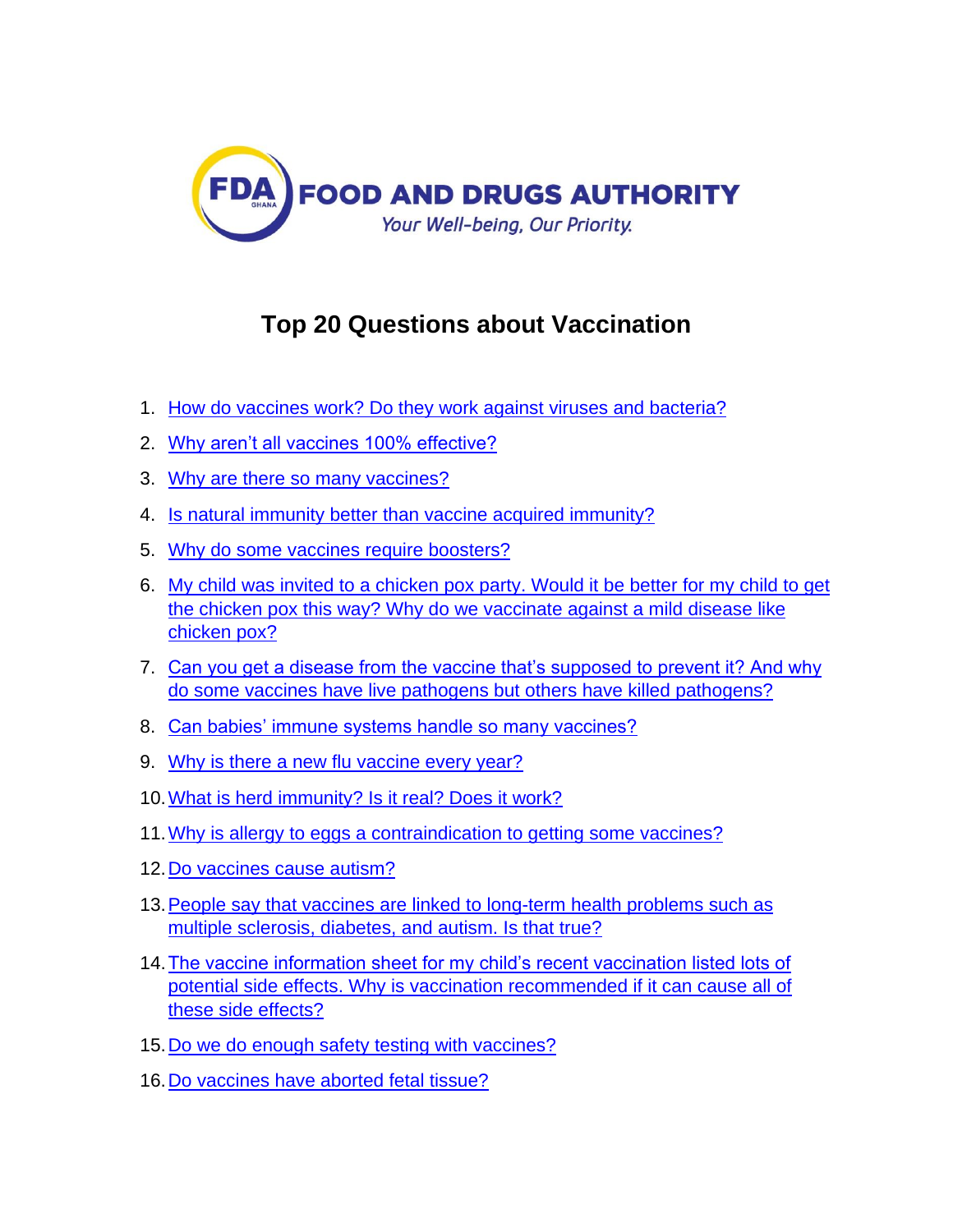- 17. Isn't it true that better hygiene and nutrition were responsible for decreases in [deaths and disease rates, rather than vaccines?](https://www.historyofvaccines.org/content/articles/top-20-questions-about-vaccination#17)
- 18[.Why can't we eradicate other diseases, as we did with smallpox?](https://www.historyofvaccines.org/content/articles/top-20-questions-about-vaccination#18)
- 19[.Is the polio vaccine linked to HIV?](https://www.historyofvaccines.org/content/articles/top-20-questions-about-vaccination#19)
- 20[.Is the polio vaccine linked with cancer?](https://www.historyofvaccines.org/content/articles/top-20-questions-about-vaccination#20)

## 1. **How do vaccines work? Do they work against viruses and bacteria?**

Vaccines work to prime your immune system against future "attacks" by a particular disease. There are vaccines against both viral and bacterial pathogens, or diseasecausing agents.

When a pathogen enters your body, your immune system generates antibodies to try to fight it off. Depending on the strength of your immune response and how effectively the antibodies fight off the pathogen, you may or may not get sick.

If you do fall ill, however, some of the antibodies that are created will remain in your body playing watchdog after you're no longer sick. If you're exposed to the same pathogen in the future, the antibodies will "recognize" it and fight it off.

Vaccines work because of this function of the immune system. They're made from a killed, weakened, or partial version of a pathogen. When you get a vaccine, whatever version of the pathogen it contains isn't strong or plentiful enough to make you sick, but it's enough for your immune system to generate antibodies against it. As a result, you gain future immunity against the disease without having gotten sick: if you're exposed to the pathogen again, your immune system will recognize it and be able to fight it off.

Some vaccines against bacteria are made with a form of the bacteria itself. In other cases, they may be made with a modified form of a toxin generated by the bacteria. Tetanus, for example, is not directly caused by the Clostridium tetani bacteria. Instead, its symptoms are primarily caused by tetanospasmin, a toxin generated by that bacterium. Some bacterial vaccines are therefore made with a weakened or inactivated version of the toxin that actually produces symptoms of illness. This weakened or inactivated toxin is called a toxoid. A tetanus immunization, for example, is made with tetanospasmin toxoid.

## 2. **Why aren't all vaccines 100% effective?**

Vaccines are designed to generate an immune response that will protect the vaccinated individual during future exposures to the disease. Individual immune systems, however, are different enough that in some cases, a person's immune system will not generate an adequate response. As a result, he or she will not be effectively protected after immunization.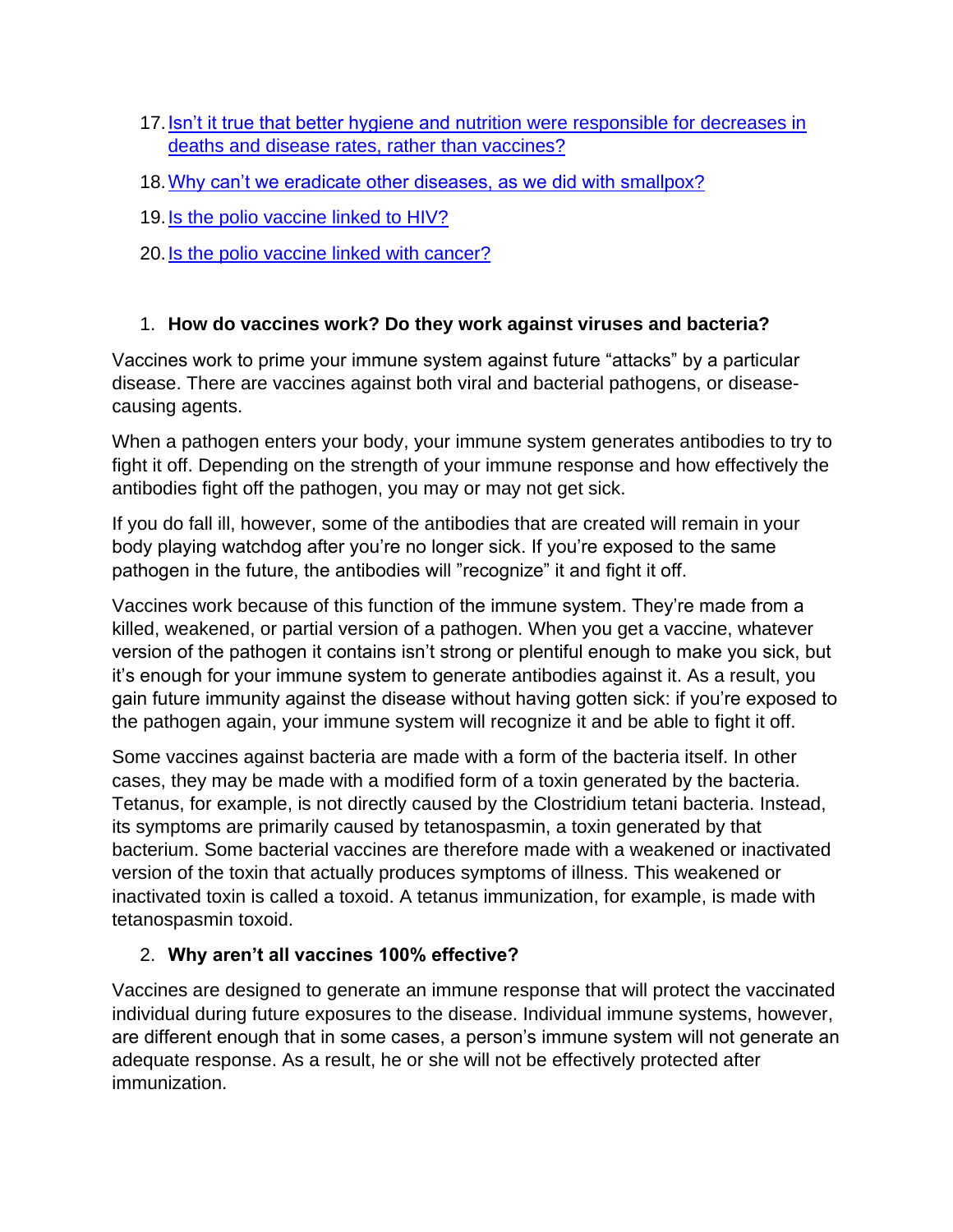That said, the effectiveness of most vaccines is high. After receiving the second dose of the MMR vaccine (measles, mumps and rubella) or the standalone measles vaccine, 99.7% of vaccinated individuals are immune to measles. The inactivated polio vaccine offers 99% effectiveness after three doses. The varicella (chickenpox) vaccine is between 85% and 90% effective in preventing all varicella infections, but 100% effective in preventing moderate and severe chicken pox.

# 3. **Why are there so many vaccines?**

Currently, the U.S. childhood vaccination schedule for children between birth and six years of age recommends immunizations for 14 different diseases. Some parents worry that this number seems high, particularly since some of the diseases being vaccinated against are now extremely rare in the United States.

Each disease for which vaccinations are recommended, however, can causes serious illness or death in unvaccinated populations, and might quickly begin to appear again if vaccination rates dropped. The United States has seen mumps outbreaks in recent years since vaccination rates have dropped, with severe complications and hospitalizations required for some patients. And before the introduction of the Hib (Haemophilus Influenzae Type b) vaccine, Hib meningitis affected more than 12,000 American children annually, killing 600 and leaving many others with seizures, deafness, and developmental disabilities. After introduction of the vaccine, the number of deaths from Hib dropped to fewer than 10 per year.

Each vaccine on the schedule continues to be recommended because of the risks posed by wild infection.

## 4. **Is natural immunity better than vaccine-acquired immunity?**

In some cases, natural immunity is longer-lasting than the immunity gained from vaccination. The risks of natural infection, however, outweigh the risks of immunization for every recommended vaccine. For example, wild measles infection causes encephalitis (inflammation of the brain) for one in 1,000 infected individuals. Overall, measles infection kills two of every 1,000 infected individuals. In contrast, the combination MMR (measles, mumps and rubella) vaccine results in a severe allergic reaction only once in every million vaccinated individuals, while preventing measles infection. The benefits of vaccine-acquired immunity extraordinarily outweigh the serious risks of natural infection.

Additionally, the Hib (Haemophilus influenzae type b) and tetanus vaccines actually provide more effective immunity than natural infection.

## 5. **Why do some vaccines require boosters?**

It's not completely understood why the length of acquired immunity varies with different vaccines. Some offer lifelong immunity with only one dose, while others require boosters in order to maintain immunity. Recent research has suggested that the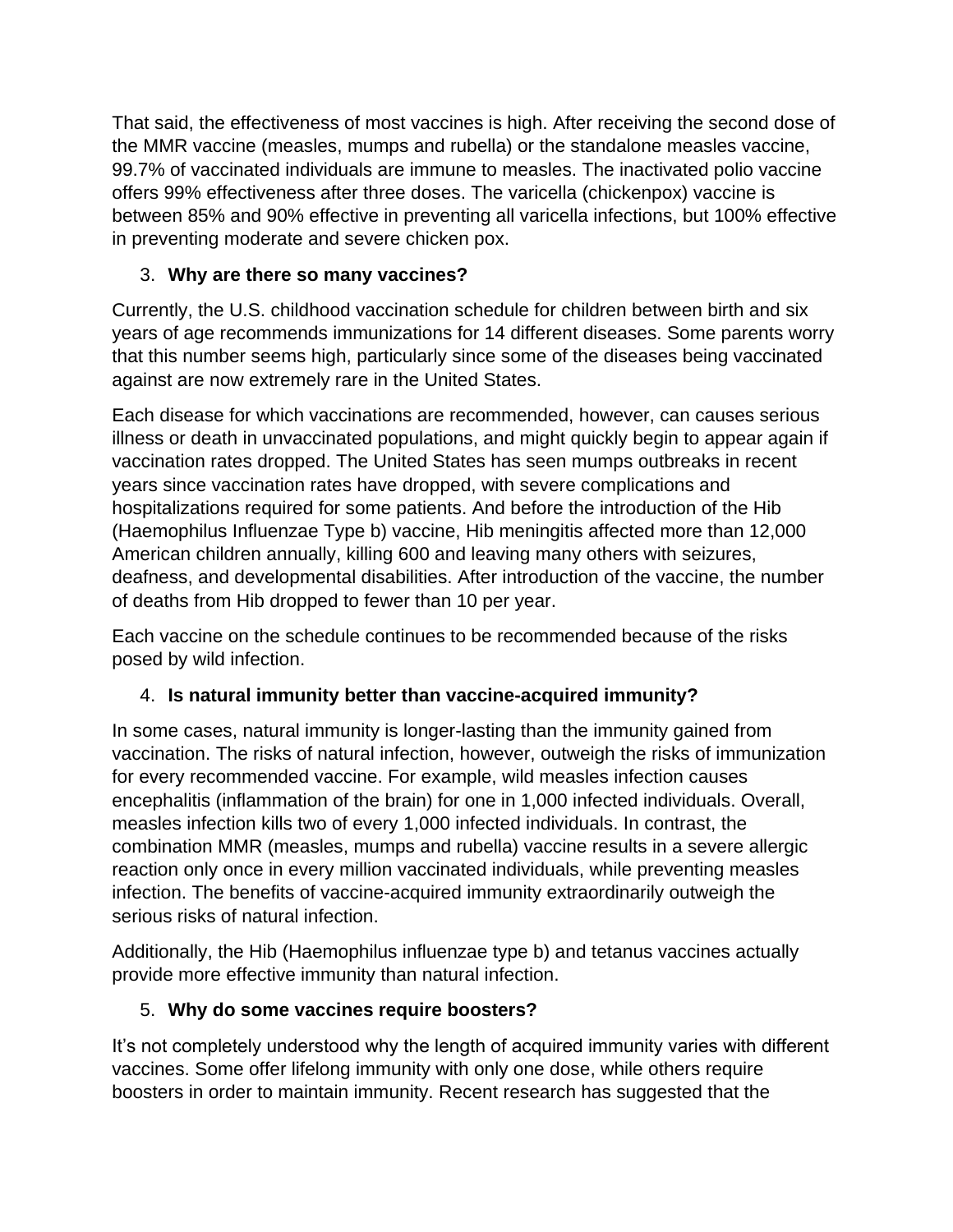persistence of immunity against a particular disease may depend on the speed with which that disease typically progresses through the body. If a disease progresses very rapidly, the immune system's memory response (that is, the "watchdog antibodies" generated after a previous infection or vaccination) may not be able to respond quickly enough to prevent infection—unless they've been "reminded" about the disease fairly recently and are already watching for it. Boosters serve as a "reminder" to your immune system.

Research is continuing on the persistence of immunity generated by vaccines.

## 6. **My child was invited to a chickenpox party. Would it be better for my child to get the chickenpox this way? Why do we vaccinate against a mild disease like chickenpox?**

The idea of "pox parties" is generally tied to the perception of chickenpox as a harmless illness. Before the varicella vaccine became available, however, chickenpox infections required 10,000 hospitalizations and caused more than 100 deaths each year in the United States. Exposing a child to wild chickenpox puts him at risk for a severe case of the disease.

Even uncomplicated cases of chickenpox cause children to miss a week or more of school, with a caregiver missing work to care for the sick child.<sup>[\[1\]](https://www.historyofvaccines.org/content/articles/top-20-questions-about-vaccination#Source%201)</sup> Natural infection also means a risk of infecting others: while successful vaccination protects a child against chickenpox without this risk, children who are infected with chickenpox naturally are contagious. They can spread the disease to other people—not just other children, but also adults, who have a higher risk of complications from the disease.

Meanwhile, vaccination for chickenpox typically prevents future infection with the disease. In the rare cases where individuals do not develop adequate protection from vaccination to prevent future infection, chickenpox infection is typically mild, results in fewer symptoms, and ends more quickly than natural infection. (People with this mild form are contagious, however, and should take care not to expose others to the virus.)

## 7. **Can you get a disease from the vaccine that's supposed to prevent it? And why do some vaccines have live pathogens but others have killed pathogens?**

Vaccines that are made with killed versions of pathogens—or with only a part of the pathogen—are not able to cause illness. When a person receives these vaccines, it is impossible for him or her to become ill with the disease.

Live, attenuated (or weakened) vaccines are theoretically capable of causing illness: because they can still replicate (though not well), mutation is possible, which can result in a virulent form of the pathogen. However, they are designed with this in mind, and attenuated to minimize this possibility. Reversion to virulent form is a problem with some forms of the oral polio vaccine (OPV), which is why only the inactivated form (IPV) is now used in the United States.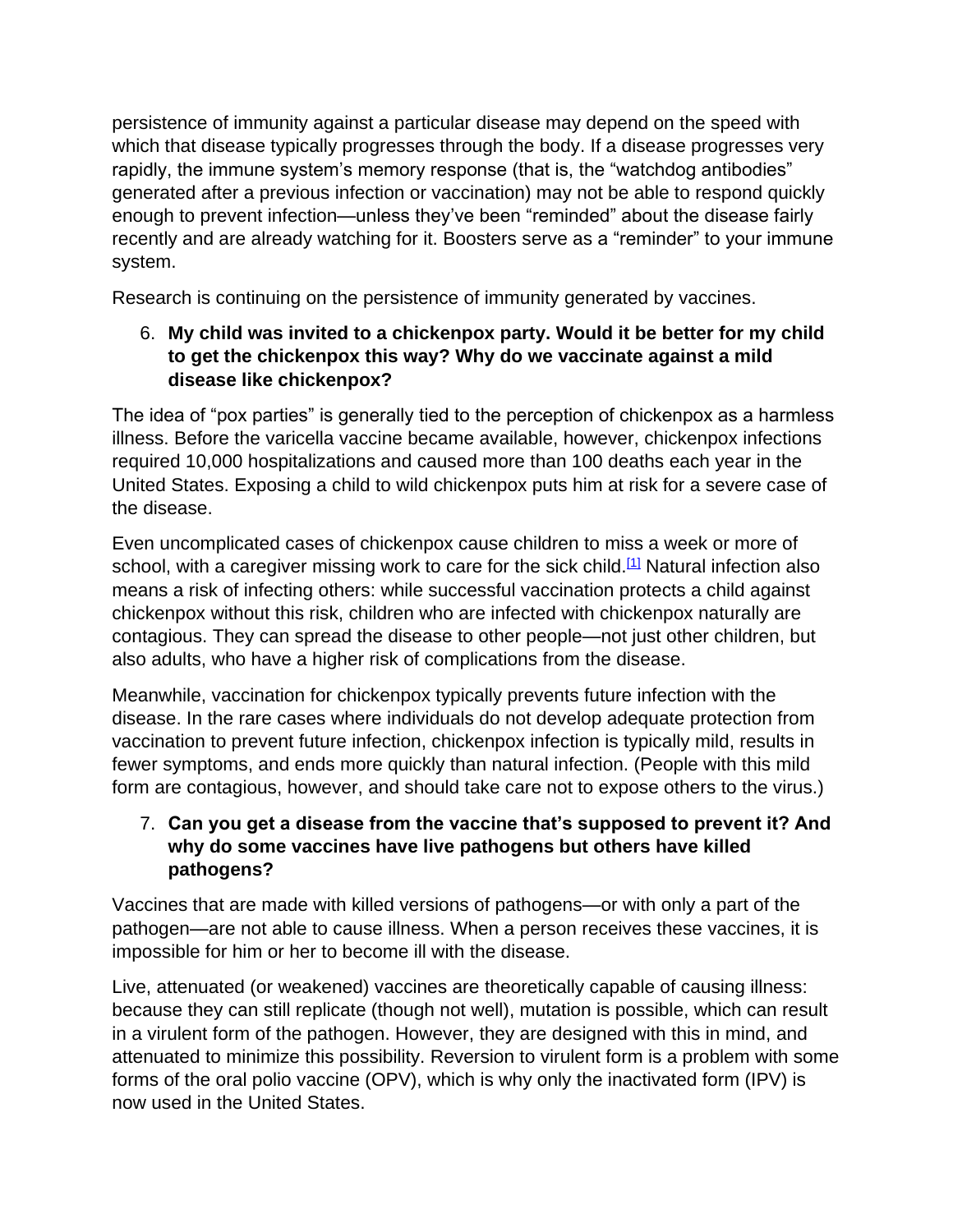It is important to note that attenuated vaccines can cause serious problems for individuals with weakened immune systems, such as cancer patients. These individuals may receive a killed form of the vaccine if one is available. If not, their doctors may recommend against vaccination. In such cases, individuals rely on herd immunity for protection.

As to why some vaccines contain live pathogens and others contain killed pathogens, the reasons vary by illness. However, generally speaking, live, attenuated vaccines generate longer-lasting immunity than killed vaccines. Thus, killed vaccines are more likely to require boosters to maintain immunity. Killed vaccines, however, also tend to be more stable for storage purposes, and can't cause illness. The medical community must weigh these trade-offs in deciding which approach to use against a particular disease.

# 8. **Can babies' immune systems handle so many vaccines?**

Yes. Studies demonstrate that infants' immune systems can handle receiving many vaccines at once—more than the number currently recommended. The immunization schedule is based on infants' ability to generate immune responses, as well as when they are at risk of certain illnesses. For example, the immunity passed from mother to child at birth is only temporary, and typically does not include immunity against polio, hepatitis B, Haemophilus influenzae type b, and other diseases that can be prevented by vaccination.

# 9. **Why is there a new flu vaccine every year?**

Unlike most vaccines, which contain the most common strains of a given pathogen (if more than one exists) and are rarely changed, the seasonal flu vaccine changes frequently, though one or more of the flu strains in the vaccine may be retained from one year to the next. This is because the strains of influenza viruses that circulate are constantly changing. Each year, researchers choose viruses for the vaccine based on which ones are likely to be circulating over the course of the coming flu season, thus providing protection against the most prevalent strains. So when you get a seasonal flu vaccine, you're usually not getting another "dose" of the same flu vaccine you were given before. Instead, you're usually getting protection against a whole new batch of flu viruses.

# 10.**What is herd immunity? Is it real? Does it work?**

Herd immunity, also known as community immunity, refers to the protection offered to everyone in a community by high vaccination rates. With enough people immunized against a given disease, it's difficult for the disease to gain a foothold in the community. This offers some protection to those who are unable to receive vaccinations—including newborns and individuals with chronic illnesses—by reducing the likelihood of an outbreak that could expose them to the disease.

## 11.**Why is allergy to eggs a contraindication to getting some vaccines?**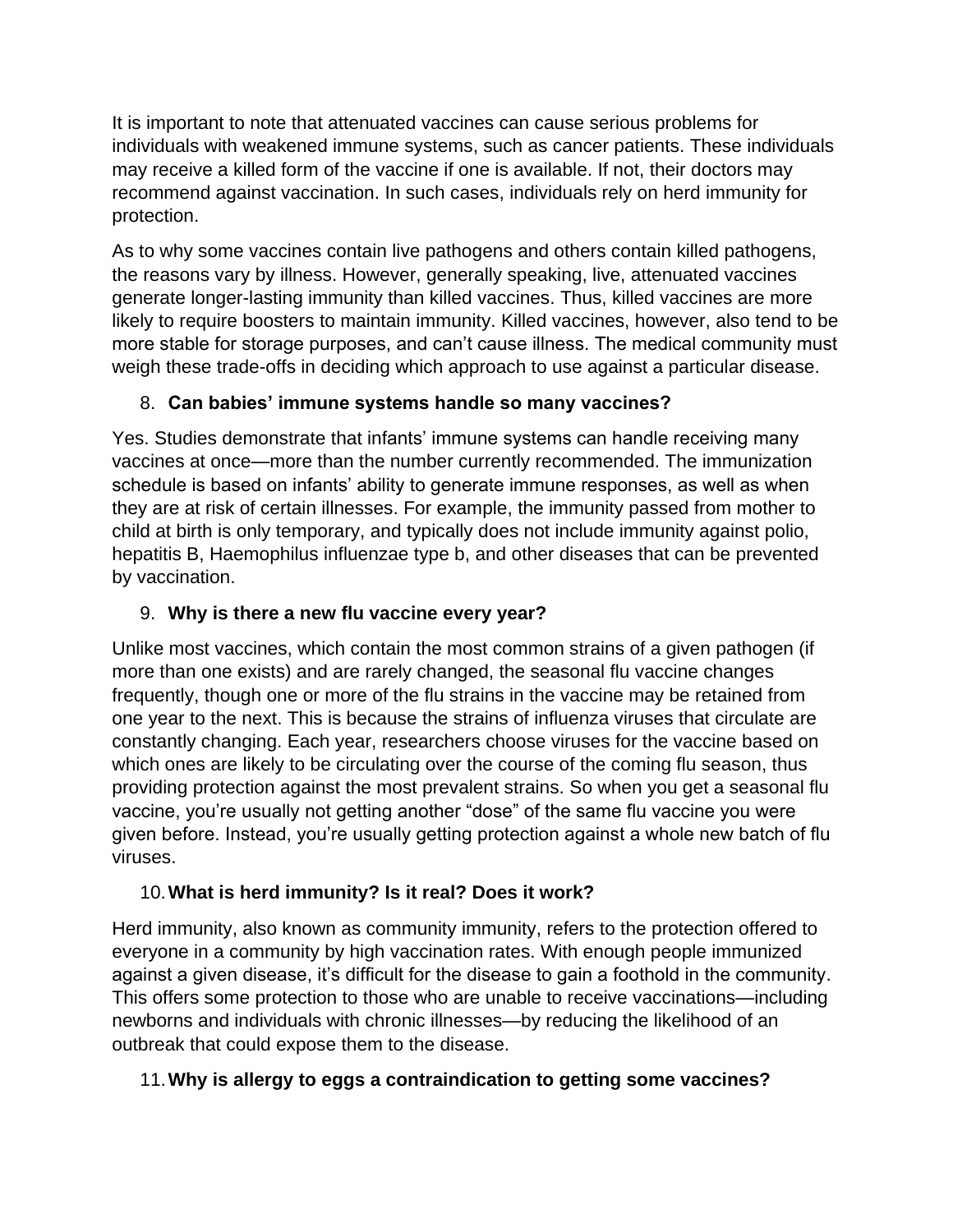Some vaccines, including the majority of vaccines against influenza, are cultured in chicken eggs. During the process of creating the vaccine, the majority of the egg protein is removed, but there is some concern that these vaccines might generate an allergic reaction in individuals with an egg allergy.

A recent report found that the majority of children with egg allergies who were given a flu shot had no adverse reactions; about 5% of children in the studied group developed relatively minor reactions such as hives, the majority of which resolved without treatment. Additional research is underway to study this issue further.

In most cases, only people with a severe (life-threatening) allergy to eggs are recommended against receiving egg-based vaccines. Your doctor can provide specific information.

## 12.**Do vaccines cause autism?**

No. Vaccines do not cause autism. This possibility was publicized after a 1998 paper by a British physician who claimed to have found evidence that the MMR (measles, mumps and rubella) vaccine was linked to autism. The potential link has been thoroughly explored; study after study has found no such link, and the original 1998 study has been formally withdrawn by *The Lancet,* which had originally published it. Studies were also done regarding the possibility of a link between the preservative thimerosal, which is used in some vaccines, and autism; again, no such link was found.

It's likely that this misconception persists because of the coincidence of timing between early childhood vaccinations and the first appearance of symptoms of autism.

## 13.**People say that vaccines are linked to long-term health problems such as multiple sclerosis, diabetes, and autism. Is that true?**

All vaccines have possible side effects. Most, however, are mild and temporary. Adverse effects from vaccines are monitored thoroughly via multiple reporting systems, and there is no evidence from these systems to support these claims.

#### 14.**The vaccine information sheet for my child's recent vaccination listed lots of potential side effects. Why is vaccination recommended if it can cause all of these side effects?**

Every vaccine has potential side effects. Typically they are very mild: soreness at the injection site (for a vaccine delivered via a shot), headaches, and low-grade fevers are examples of common vaccine side effects. Serious side effects are possible, however, including severe allergic reactions. However, the occurrence of these side effects is extremely rare. (Your doctor can explain the risks for individual vaccines in detail; more information is also available from the Centers for Disease Control and Prevention.)

When considering possible side effects from vaccination, it's important to do so in context. While some possible side effects are serious, they are extremely rare. It's important to remember is that choosing not to vaccinate also has serious risks.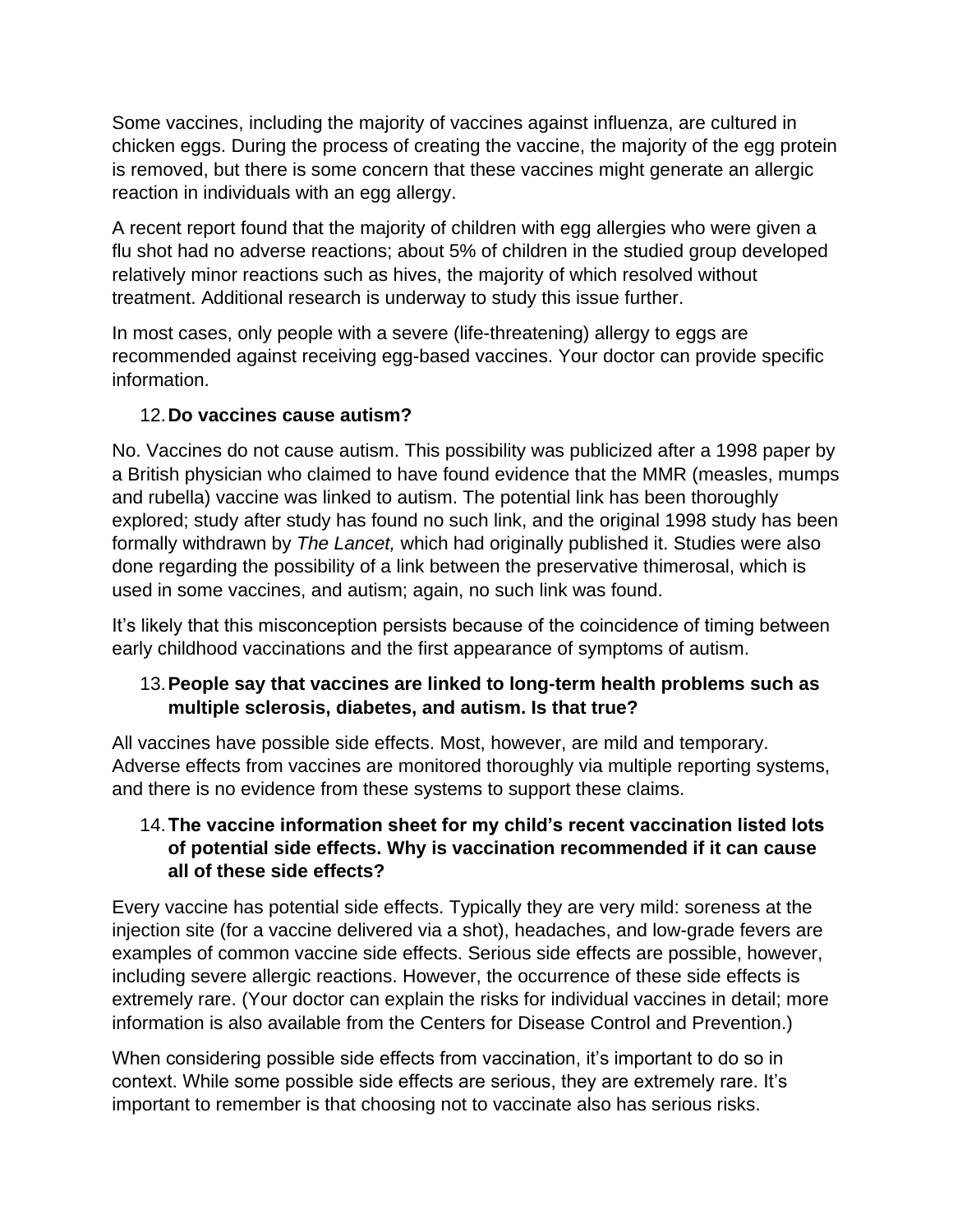Vaccines protect against potentially fatal infectious diseases; avoiding vaccination raises the risk of contracting those diseases and spreading them to others.

## 15.**Do we do enough safety testing with vaccines?**

Vaccines are tested repeatedly before being approved, and continue to be monitored for adverse reactions after their release. See our article on vaccine testing and safety for more information and details about this topic.

## 16.**Do vaccines have aborted fetal tissue?**

No. The rubella vaccine virus that is included in the MMR (measles, mumps and rubella) shot is cultured using human cell lines. The vaccine material is carefully separated from the cells in which is was grown before being used.

Some of these cell lines were generated from fetal tissue that was obtained in the 1960s from legal abortions. No new fetal tissue is required to generate rubella vaccine.

## 17.**Isn't it true that better hygiene and nutrition were responsible for decreases in deaths and disease rates, rather than vaccines?**

Improved hygiene and nutrition, among other factors, can certainly lower the incidence of some diseases. Data documenting the number of cases of a disease before and after the introduction of a vaccine, however, demonstrate that vaccines are overwhelmingly responsible for the largest drops in disease rates. Measles cases, for example, numbered anywhere from 300,000 to 800,000 a year in the United States between 1950 and 1963, when a newly licensed measles vaccine went into widespread use. By 1965, U.S. measles cases were beginning a dramatic drop. In 1968 about 22,000 cases were reported (a drop of 97.25% from the height of 800,000 cases in just three years); by 1998, the number of cases averaged about 100 per year or less. A similar postvaccination drop occurred with most diseases for which vaccines are available.

Perhaps the best evidence that vaccines, and not hygiene and nutrition, are responsible for the sharp drop in disease and death rates is chickenpox. If hygiene and nutrition alone were enough to prevent infectious diseases, chickenpox rates would have dropped long before the introduction of the varicella vaccine, which was not available until the mid-1990s. Instead, the number of chickenpox cases in the United States in the early 1990s, before the vaccine was introduced in 1995, was about four million a year. By 2004, the disease incidence had dropped by about 85%.

#### 18.**Why can't we eradicate other diseases, as we did with smallpox?**

In theory, nearly any infectious disease for which an effective vaccine exists should be eradicable. With sufficient vaccination levels and coordination between public health organizations, a disease can be prevented from gaining a foothold anywhere; eventually, without anyone to infect, it must die off. (A notable exception is tetanus,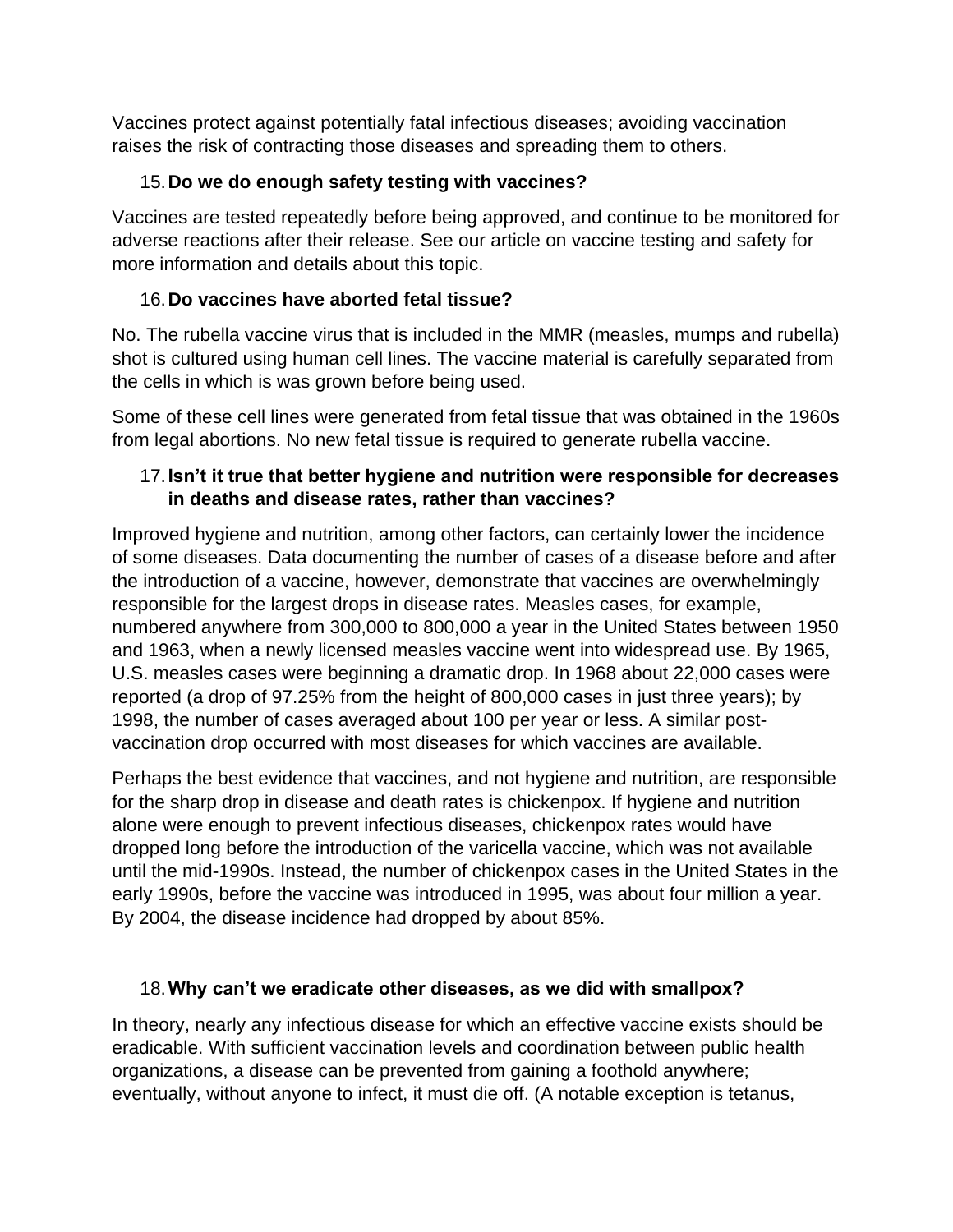which is infectious but not contagious: it's caused by a bacterium commonly found in animal feces, among other places. Thus, tetanus could not be eradicated without completely removing the *Clostridium tetani* bacterium from the planet.)

Smallpox is unusual, however, in the set of characteristics that made it susceptible to eradication. Unlike many other infectious diseases, smallpox has no animal reservoir. That is, it can't "hide" in an animal population and re-emerge to infect humans, while some diseases can do just that (yellow fever, for example, can infect some primates; if a mosquito then bites an infected primate, it can transmit the virus back to humans).

Another obstacle to eradication for many infectious diseases is visibility. People with smallpox were highly visible: the smallpox rash was easily recognizable, so that new cases could be detected quickly. Vaccination efforts could be focused based on the location of the cases and potential exposure to other individuals. Polio, by contrast, causes no visible symptoms in about 90% of the people it infects. As a result, tracking the spread of the polio virus is extremely difficult, which makes it a difficult eradication target.

Perhaps most importantly, smallpox patients generally did not reach their highest level of infectivity (that is, their ability to infect others) until after the appearance of the smallpox rash. As a result, quick action to quarantine infected individuals upon the eruption of the rash usually left enough time to vaccinate anyone who had already been exposed, and prevent additional exposures. Many infectious diseases do not allow for this kind of reaction time. Measles patients, for example, can become infectious up to four days before the appearance of the measles rash. As a result, they can pass the virus on to many, many other people before anyone even knows that they are infected.

Many people still think eradication is possible for certain diseases. Efforts are ongoing to eradicate polio and Guinea worm disease (Dracunculiasis), with both having been eliminated in many regions, but remaining endemic in several countries. Meanwhile, the Carter Center International Task Force for Disease Eradication has declared additional diseases as potentially eradicable: lymphatic filariasis (Elephantiasis), mumps, pork tapeworm, and yaws.

#### 19.**Is the polio vaccine linked to HIV?**

In the 1990s, certain critics began to blame the testing of a live, weakened polio vaccine in Africa in the 1950s for the spread of acquired immune deficiency syndrome (AIDS). Those behind the accusation argued that chimpanzee cells were used to create the vaccine, and that those cells had been contaminated with a virus that sometimes affects chimps: simian immunodeficiency virus, or SIV. When the vaccine was given to children in Africa, they argued, SIV mutated to become human immunodeficiency virus, or HIV, which causes AIDS.

The accusations, however, were demonstrably false for a variety of reasons. Most notably, the weakened polio vaccine was not made with chimpanzee cells, but with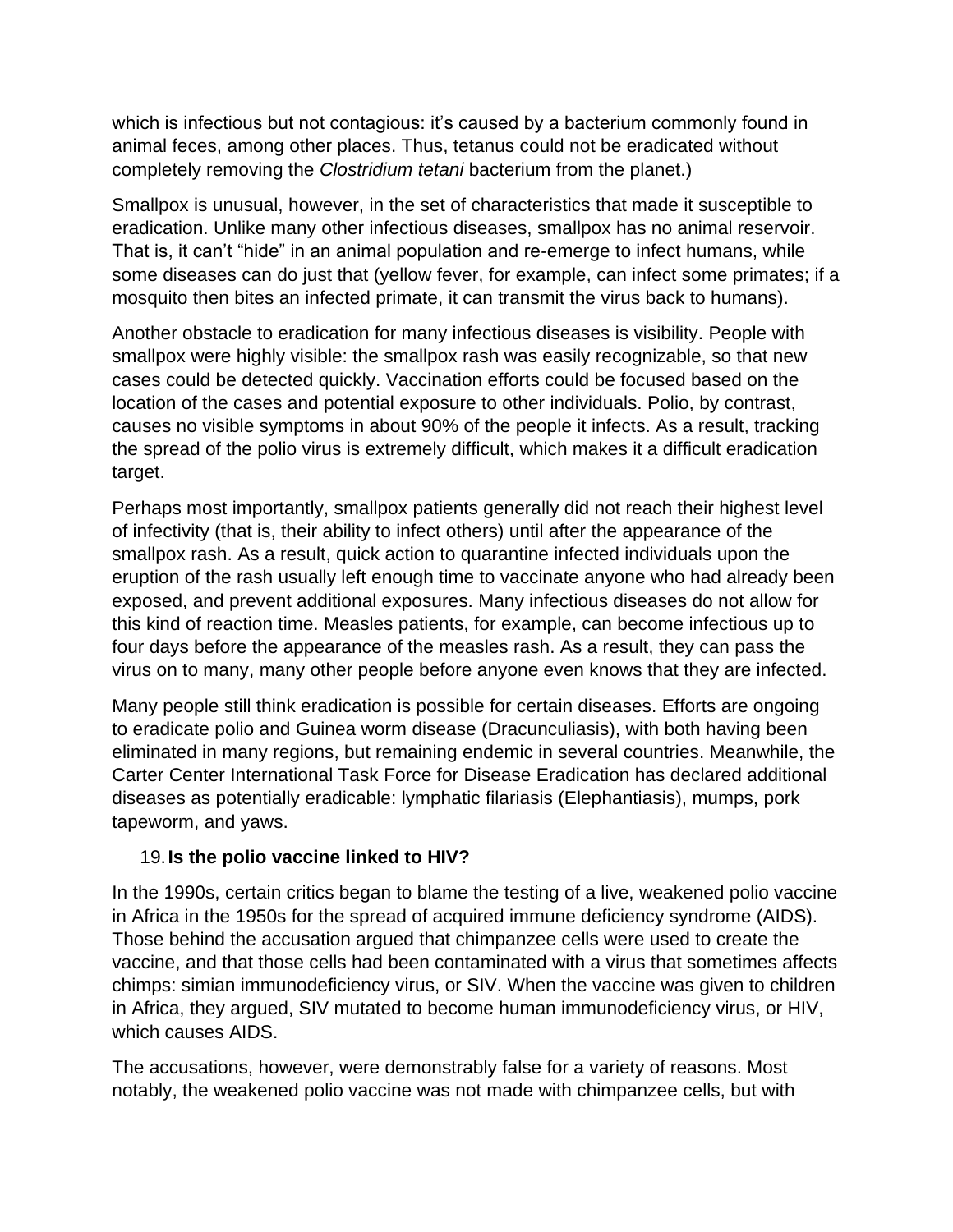monkey cells. The vaccine was later tested using a technique that can detect viral DNA (the PCR technique, or polymerase chain reaction); it did not contain SIV or HIV.

Researchers at the University of Birmingham in Alabama demonstrated in 2006 that while HIV was in fact a derivative of SIV, chimpanzees in Cameroon that had been infected with SIV in the 1930s were the most likely source of the AIDS epidemic decades before the weakened polio vaccine was tested in Africa.

#### 20.**Is the polio vaccine linked with cancer?**

The polio vaccines developed by Jonas Salk and Albert Sabin in the mid-20<sup>th</sup> century were made with monkey cells. Years later, microbiologist Maurice Hilleman found a monkey virus in both vaccines—the 40<sup>th</sup> monkey virus to be discovered, which he called Simian Virus 40 (SV40). (Salk's killed vaccine, which had been treated with formaldehyde, had very small amounts of the virus; Sabin's live vaccine was heavily contaminated.) Worried about the potential effects the virus could have on humans, Hilleman injected it into hamsters, finding that nearly all of them developed massive cancerous tumors. But the initial panic this caused gave way in the face of future studies.

First, hamsters that ingested SV40 instead of being injected with it didn't get cancer. Sabin's live vaccine (which contained more SV40 than Salk's) was given orally. Additional studies showed that children who were given Sabin's vaccine did not develop antibodies to SV40; it simply passed through their digestive system, never causing infection.

That left only Salk's vaccine, which contained very little SV40, but was given by injection. Studies performed eight years, fifteen years, and thirty years after SV40 contaminated vaccines had been given to children found that they had the same cancer incidence as unvaccinated groups. No credible evidence suggests that SV40 has ever caused cancer in humans.

#### *Sources*

Gever, J. [AAAAI: Egg allergy no bar to flu shot.](http://www.medpagetoday.com/MeetingCoverage/AAAAI/18733) *MedPage Today.* (2010) Accessed 01/25/2018.

Carroll-Pankhurst, C., Engels, E.A., Strickler, H.D., Goedert, J.J., Wagner, J., Mortimer Jr, E.A. [Thirty-five year mortality following receipt of SV40-contaminated polio](https://www.ncbi.nlm.nih.gov/pmc/articles/PMC2375249/pdf/85-6692065a.pdf)  [vaccine during the neonatal period.](https://www.ncbi.nlm.nih.gov/pmc/articles/PMC2375249/pdf/85-6692065a.pdf) *British Journal of Cancer*. 2001 Nov;85(9):1295. Accessed 01/25/2018.

The Carter Center. [Disease considered as candidates for global eradication by the](https://www.cartercenter.org/resources/pdfs/news/health_publications/itfde/updated_disease_candidate_table.pdf)  [International Task Force for Disease Eradication.](https://www.cartercenter.org/resources/pdfs/news/health_publications/itfde/updated_disease_candidate_table.pdf) (20 KB PDF) Accessed 01/25/2018.